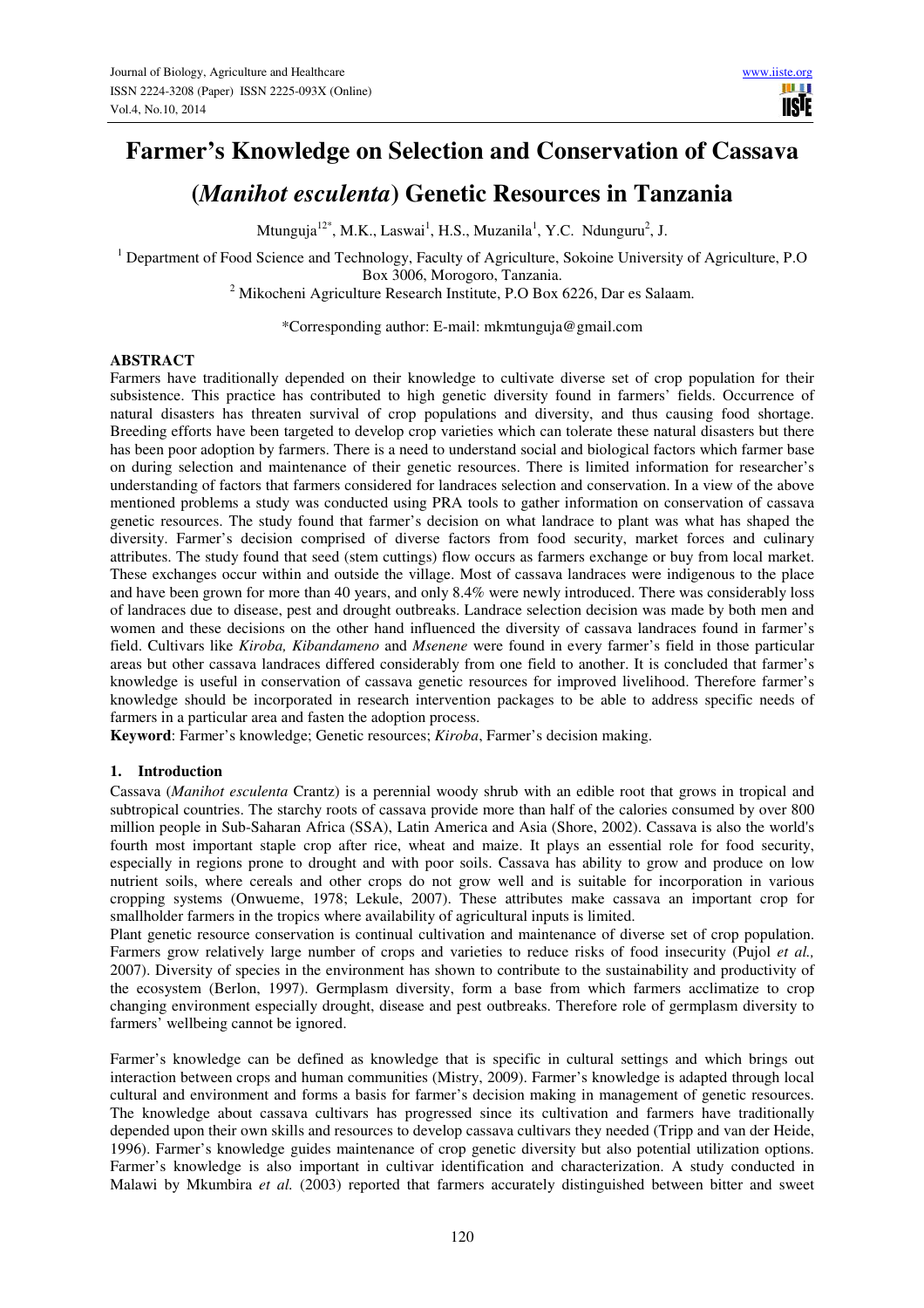cultivars. This is interpreted as farmers' knowledge on the potential risks of poisonous effect of cyanogen glucosides in the roots. Farmer's knowledge is also considered as an important component of conservation strategy. Farmers have diverse supply of germplasm to meet their household needs and their decision to delineate whether certain populations are maintained or abandoned has structured the genetic diversity of crops. It is therefore important to understand the process that lead to maintenance or loss of particular germplasm in farming system (Karamura *et al*., 2004).

Farmers ensure their subsistence and livelihood by selecting crop cultivars in accordance to their particular agro ecological conditions and culinary traditions. Researcher have mainly targeted high yielding and resistance to diseases and pest criteria. These criteria are targeted one at a time during variety development and studies have shown that there is poor adoption of these new varieties by farmers. Cassava is becoming important crop due to its drought tolerance and also the quality and quantity of its starch. It is important to understand how traditional farming operate so that research intervention for crop improvement can be operational. Therefore the objective of this study was to assess farmer's knowledge on cassava genetic resource management thus providing better understanding of farmer's cultivar preference, selection criteria, crop management practices, utilization options and post-harvest handling that influence maintenance of cultivars. In response to that, participatory rural appraisal tools and face to face interviews were used to gather information on underlying factors that influence farmer's decision to maintain or abandon cultivars.

### **2. Methodology**

### **2.1 Study area**

The study was conducted in the Eastern zone of Tanzania, which includes four regions namely; Coast, Dar es Saalam, Tanga and Morogoro. Major cassava growing districts were selected from each of the three regions excluding Dar es Salaam city. The climate of these regions is generally similar but there are differences in soil characteristics, temperature and rainfall distribution. The rainfall pattern received is bimodal, whereby two distinct rainy seasons are experienced in a year

#### **2.2 Data collection**

A purposive sampling procedure was employed to identify districts, villages, and farmers in the study areas. Three districts namely- Muheza, Mkuranga and Morogoro rural were selected for this study, due to their potential for cassava production. A total of 179 farmers from the three regions were involved in the study and the target group for this study involved experienced cassava farmers. Primary data were collected using participatory tools and interviews. Participatory methods used were focus group discussion, key informants and transect walk. Interviews and discussion with farmers were carried out using semi structured questionnaire. Focus group discussions were designed and conducted to validate response from individual farmer's interviews. Information on social economic activities, cassava cultivation, production constraints, seasonal activity calendar and cassava processing methods were collected. Listing and ranking of crops grown, cassava cultivars, constraints to production and selection criteria were done. Secondary data were obtained from village and district reports.

#### **2.3 Data analysis**

Coding of responses from the interview was done and then summarized into Excel Window program (2010). STATA 12 was used to analyze descriptive statistics and regression analysis. The descriptive statistics involved computation of statistical mean, frequency distribution and cross tabulation. The regression model (equation below) was derived to identify the relationship between cassava acreage and selected socio economic factors. The economic factor included; number of other crops grown by the farmer  $(X_1)$ , cassava production for household food  $(X_2)$ , gender  $(X_3)$ , education (respondent years in school  $X_4$ ) and cassava yield  $(X_5)$  (t/ha). **Analytical model** 

Y=β +β<sub>1</sub>X<sub>1</sub>, j +β<sub>2</sub>X<sub>2</sub>, j +β<sub>3</sub>X<sub>3</sub>, j +β<sub>4</sub>X<sub>4</sub>, j +β<sub>5</sub>X<sub>5</sub>, j +ε<sub>1</sub>.

# **3. Results and Discussion**

#### **3.1 Description of the farming system**

The survey comprised of 69% men and 31% women of which 90% had formal education and 10% were illiterate. Farmer's age ranged from 32 to78 years. The largest group was that of 45 years and above (Fig 1)**.** The study found that farmer's knowledge is passed on from one generation to another, and in each they adapt and add to it. It has been previously reported by Osawaru and Dania-Ogbe (2010) on study of enthobotany of okra that older and young ages have different knowledge and experience, thus putting together enhance the understanding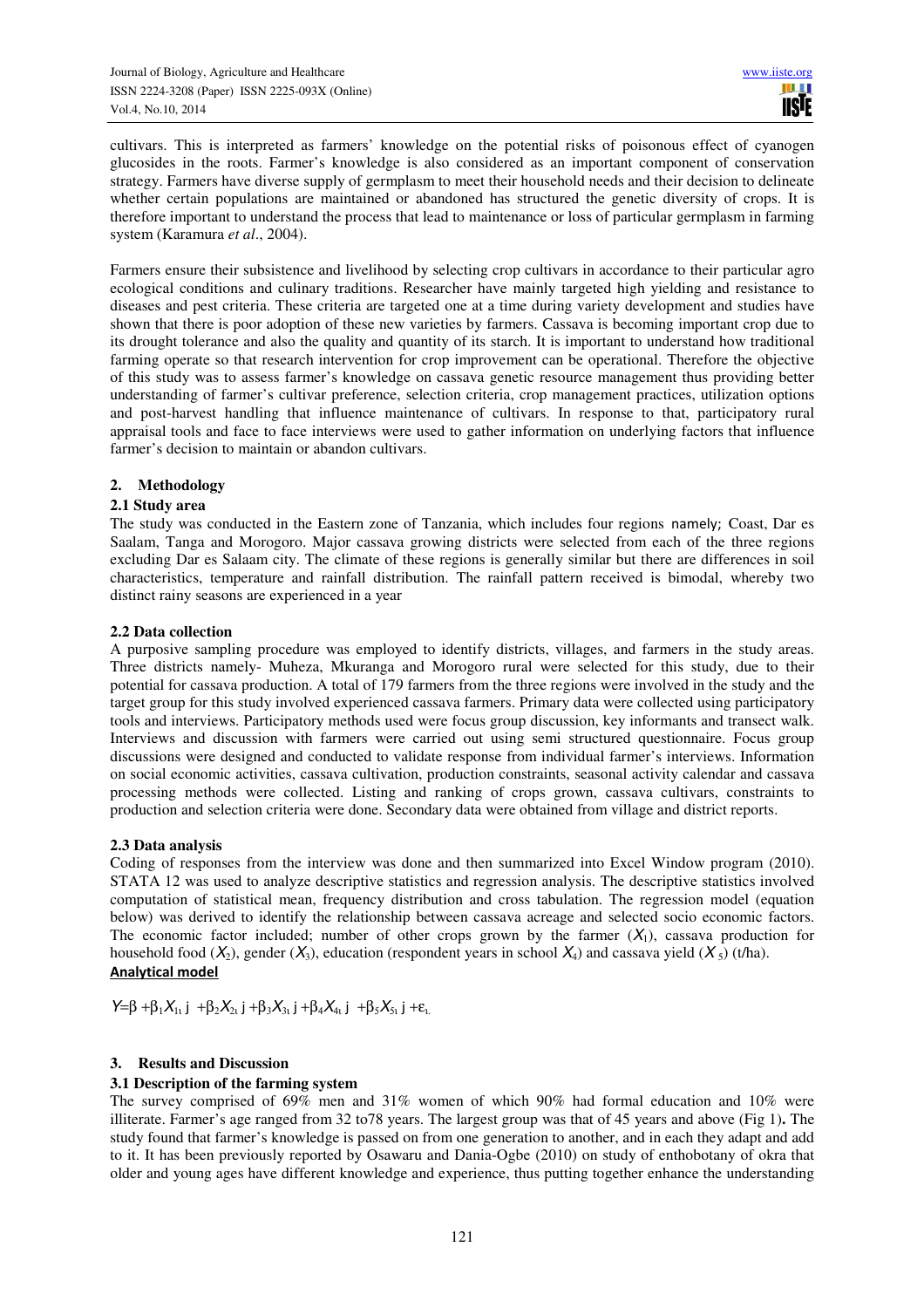regarding the crop management practices. Correlation between farmer's age and total land owned was significant at p value = 0.001. Also older farmers were found to cultivate large number of landraces compared to young one and they also own large cassava farms. A study done in Duupa, Cameroun (Alvaren *et al*., 2005) also found out that older farmers were the source of seeds, as they own large seed bank and farm land. This implies that as farmer become older their ability to acquire more land increases.



# **Fig 1: Age of respondents**

Cassava was found to be grown as both food and cash crop. Also, maize, banana sweetpotato and cowpeas were common food crop grown in the area. Average household land allocated to cassava was 0.75 ha and ranged between 0.25 and 9.5 ha while average household land allocated for other crops was 0.84 ha. Farmers operated fragmented farm plots and on average a farmer owned 2 plots with average of 1.56 ha. Cassava was also grown in home gardens (plots) and mainly sweet landraces were found to dominate these plots.

#### **3.2 Seed flow (stem cut) and landrace selection**

The collection of landraces was found to be important for maintenance of diversity for livelihood of cassava farmers. The study found that cassava farmers continuously collected new landraces, performed on farm experimentation and finally incorporated new landraces in their farming systems (ref). The survey found that seed flow happened as farmers exchanged or marketed seed. These exchanges occurred among potential cassava farmers within the village and from one village to another. Farmers collected cassava landraces with superior attributes than what they had. Most of cassava landraces found in the area were indigenous (75.4%) and have been grown for the past 40 years, while few (8.4%) landraces have been introduced from outside regions and others were brought in by research institutes through extension services (16.2%).

Exchange of landraces within the village was common in the area and the newly introduced landraces were found to easily spread among the community. For example, *Kiroba* originated from Rufiji and was brought to Muheza and other parts of Eastern zone in 2005. *Kiroba* has become popular and was found in every farmer's field during the study, due to high yielding properties and resistance to common virus disease (Kanju *et al.,*  2002; Mkamilo and Jeremiah, 2005). Introduction of this variety has made farmers to abandon some of the landraces which were popular and were cultivated in high proportion. Farmer's decisions to maintain, discard or incorporate landraces in farming system was found to influence genetic resources maintained by farmers. Bellon (1997) reported that farmer's experimentation, evaluation and communication forms a basis for management of diversity for improved livelihood.

This study found that there was equal involvement of both gender in landrace selection and deciding proportion of each landrace to be grown. There was also equal involvement in the cassava production and management. Farmer's decision to select landraces to be planted in their fields have been found to affect introduction and exchange of cassava landraces. Based on the interviews, variety selection decision was found to be made by both men and women (76%), although in few households men were responsible for variety selection (12%) and women (11%) in female headed households. These decisions influenced the diversity of cassava landraces found in farmer's field.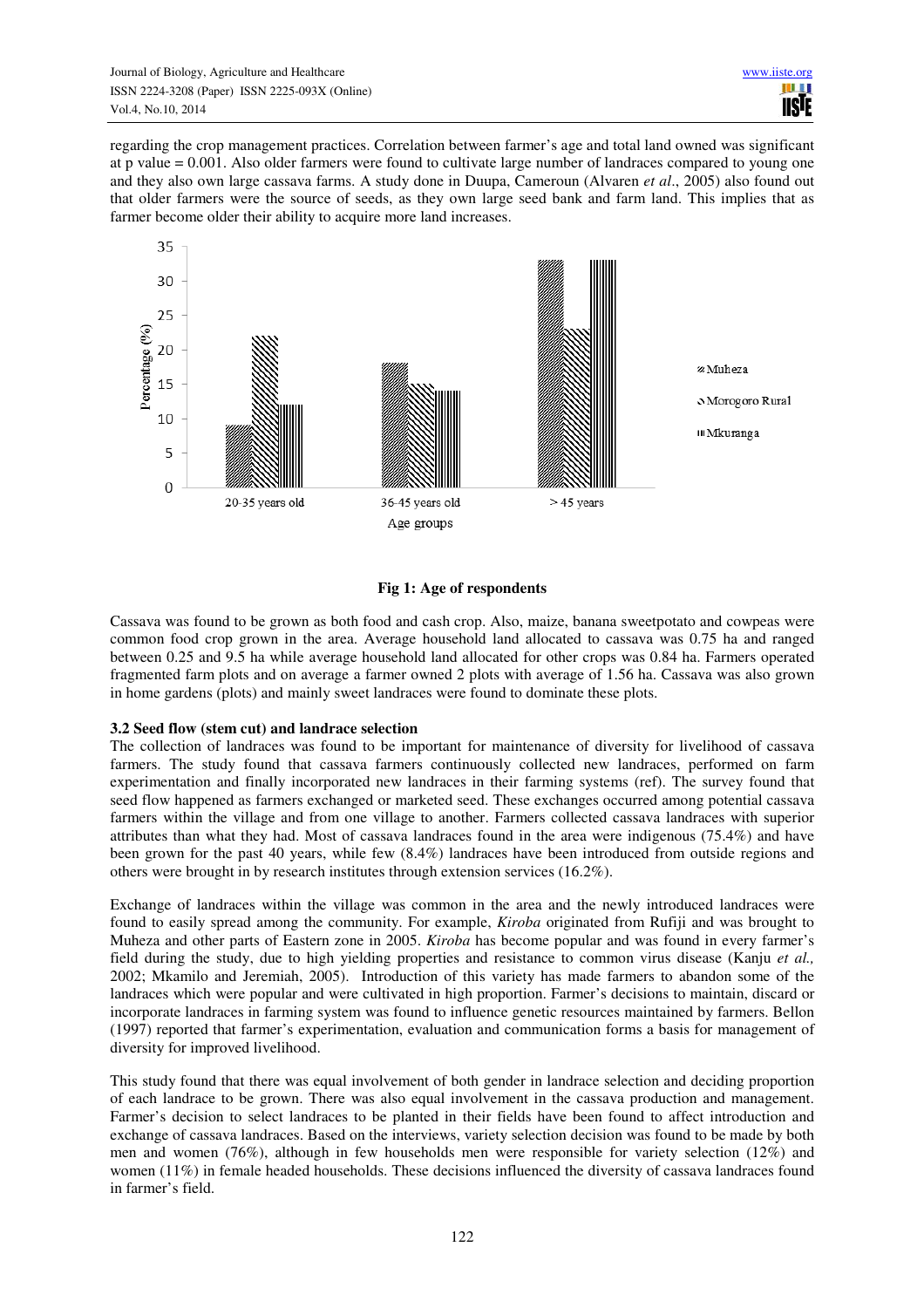Results summarized in Table 1 show different criteria which farmers use to select landraces to be grown and each had important role. These criteria formed a basis from which farmers decided type of landraces to be planted and proportion of each landrace in their farms. The results showed that the important criteria for landrace selection were high yield, early maturity and disease resistance. This study found that farmer's selection criteria and preferences formed a base for experimentation, evaluation and conservation. High yield was an important criterion which cassava farmers considered during variety selection followed by disease resistance and early maturity. Cassava diseases which were found common to the region included; Cassava Mosaic Disease (CMD) and Cassava Brown Streak Virus Disease (CBSVD). This observation is also supported by studies done by Mkamilo and Jeremiah (2005). The other factors which were pointed out were culinary attribute (taste and mealness), food security and market demand. Decline in yield and susceptibility to diseases has cause farmers to abandon landraces such as *Kitumbua, Hakungwa* and others. However, it has been found that farmers considered all of the mentioned criteria as important, and have influenced the decision making in landrace selection. There is no single landrace that address all farmers concerns and preferences, because landraces have both strong and weak traits.

| <b>Criteria</b>            | Percent $(\% )$ |
|----------------------------|-----------------|
| High yield                 | 27              |
| Early maturity             | 21.1            |
| Marketing                  | 17.8            |
| Diseases and pest tolerant | 12.7            |
| Taste                      | 11.1            |
| Dry matter content         | 7.6             |
| Drought resistance         | 2.7             |

The study found that, farmer grew some of the varieties for business only. Such varieties are not necessarily consumed at home and as a result, farmers grew a number of landraces and in different proportions to suit their preferences. At least 80.1% of farmers in the surveyed area grew an average of three landraces and a maximum of six landraces. Farmers gave reasons behind growing large number of landraces and are summarized in Table 2. Farmers had maintained many cultivars in their fields and they could easily differentiate them. They had developed morphological descriptors which they used to distinguish cassava cultivars (Figure 2). Stem color and leaf morphology were important features used by farmers to distinguish cassava landraces. Furthermore cultivars like *Kiroba* and *Kibandameno* (in Muheza and Mkuranga) and

*Msenene* (in Morogoro) were found in every farmer's field but other landraces differed considerably from one field to another. Also farmers had maintained some of the landrace for over 40 years (generation) and these landraces included *Kibandameno, Mahiza, Msenene Kilusungu* and *Kiroba.*

#### **Table 2: Reasons for growing different cassava landraces**

|                                | <b>Responses</b> |                 |  |
|--------------------------------|------------------|-----------------|--|
| <b>Criteria</b>                | <b>Number</b>    | Percent $(\% )$ |  |
| Food security                  | 102              | 33.4            |  |
| <b>Taste/Mealness</b>          | 83               | 27.2            |  |
| Market demand                  | 81               | 26.6            |  |
| Pest and disease<br>management | 24               | 7.9             |  |
| Increase yield                 | 15               | 4.9             |  |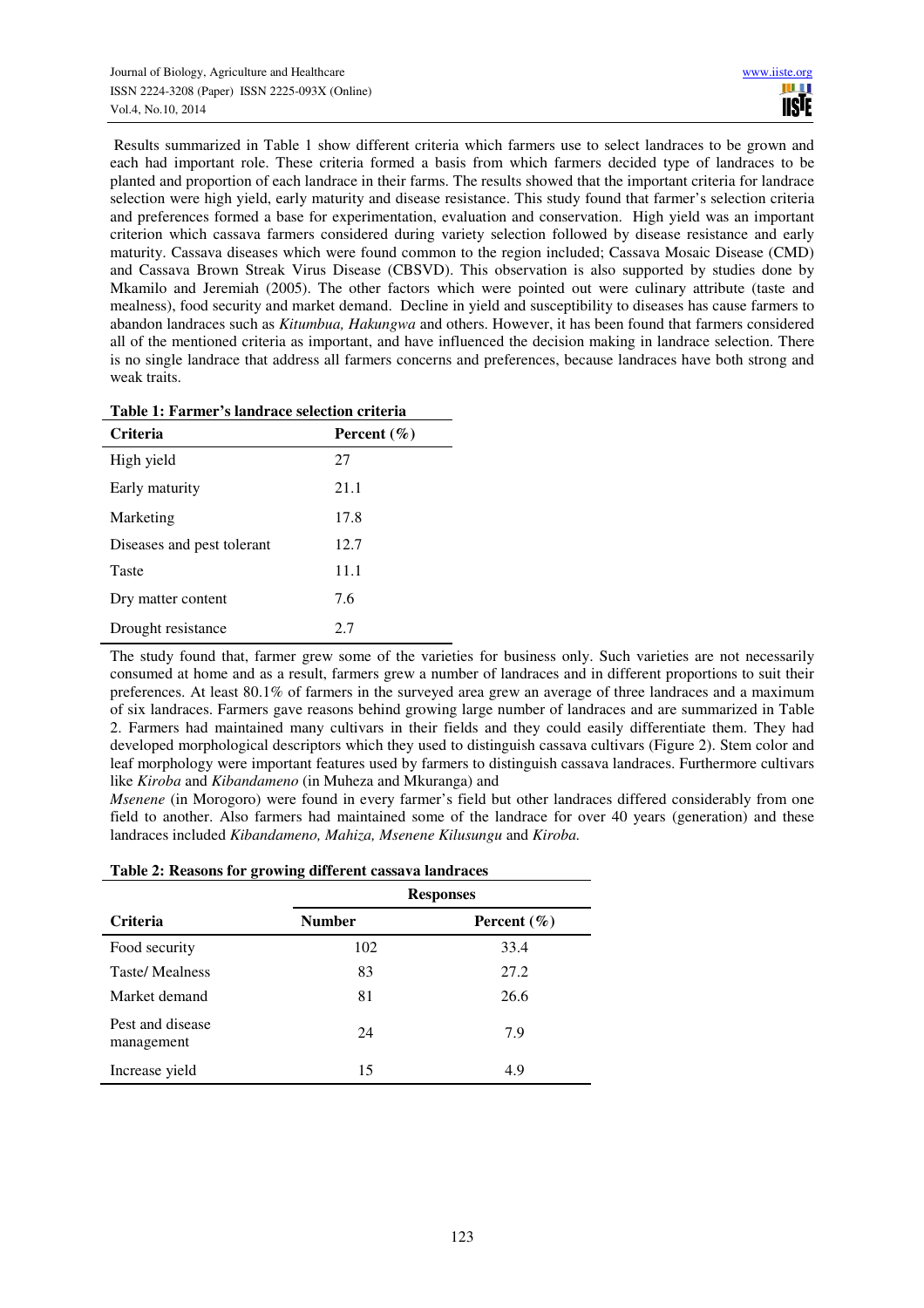

**Figure 2. How farmers differentiate landraces** 

Farmers maintained different cassava landraces with an average of two cultivars per farmer as reported by Oluwole *et al.* (2007). There were varieties grown merely for food, market and as famine reserve. Food security was the main reason behind maintenance of different landraces, followed by taste and market. To ensure food security in case of adverse conditions farmer planted both short (6-9 months) and long (12-18 months) duration landraces. Clawson (1985) also reported that farmers used landraces with different maturation period to ensure sufficient food supply throughout the year. These cassava landraces were grown at the same time and in the same field but farmers could differentiate them. The study found that farmers had well adapted knowledge on how to distinguish cultivar and the most common criteria used were stem color and leaf morphology. Mkumbira *et al.* (2003) also reported that cassava farmers in Malawi, accurately distinguished cultivars using stem color, leaf shape and petiole color. This study also found that farmers have well adapted descriptors for cultivars identification. Farmers were able to identify sweet and bitter varieties and it reflected their knowledge on potential risks of poisonous effect of cyanogen glucosides. These bitter varieties were grown because of their long shelf life and also as protection against theft. Farmers were aware of the potential risks of cyanogen glycoside, and processing methods for removal of this toxic compound before consumption was well adapted. Varieties like *Sufi* and *Mahiza* were low yield but are preferred because of the sweet taste and soft texture and were thus grown for home consumption. It has been found that farmers grew a mixture of cassava landraces to supplement the positive and negative traits within the landraces. Therefore careful consideration is required by researchers during introduction of new varieties, before it can be accepted by farmers.

#### **3.3 Production and management practices**

Cassava planting season was found to vary. Where as in Tanga and Coastal region this was found to be March (long rain), in Morogoro it was October (short rains). High diversity of cassava landraces was found and the landraces which were popularly grown by at least each farmers were; *Kiroba* (51.7.3%), *Kibandameno* (15.7%), *Msenene* (19.2%), *Nyamkagile* (8.1%) and *Mwarusha* (5.2%). Intercropping dominated the three regions studied (Fig. 3). Cassava was found to be grown together with maize, cowpeas, coconut, banana, pigeon peas, and citrus fruits. These crops were found intercropped with cassava or grown in separate fields.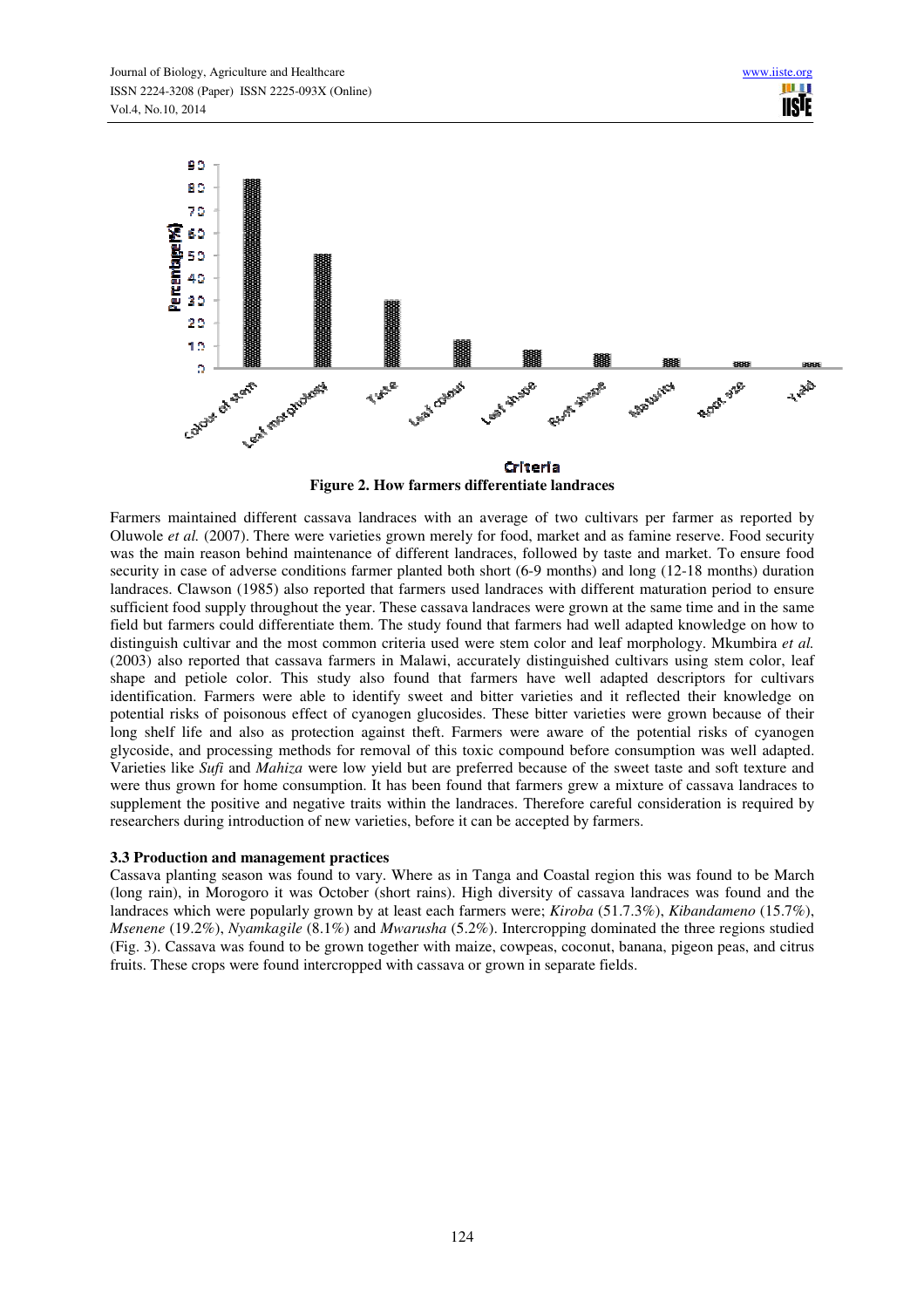

#### **Fig 3: Cropping systems practiced in the study area**

Farmers operated fragmented plots, including small plots at homestead (home plots) where they grew different landraces for home consumption. Newly introduced landraces were planted at these home plots to easen farmer's evaluation of their performance. Karamura *et al.* (2004) reported that growing mixture of cultivars near homestead had advantage of maintaining large gene pool and food security in case of disasters like drought or outbreak of diseases. Cassava was mainly planted in flat land and weeding was usually done three to four times. Fresh cassava root production ranged between 0.69 and 33 t/ha per household. Muheza had highest yield of between 1.5 and 31.25 t/ha followed by Morogoro (1.25 to 30 t/ha), and lowest yield was found in Mkuranga ranging from 0.69 to 13 t/ha and. Land allocated for cassava was found affected by several socio economic factors as illustrated in Table 3.

| Table 5. Determinant of cassava acreage         |                    |                                 |                       |         |
|-------------------------------------------------|--------------------|---------------------------------|-----------------------|---------|
| <b>Variable</b>                                 | Proxy<br>parameter | <b>Estimated</b><br>coefficient | <b>Standard error</b> | t-value |
| constant                                        | β                  | $0.278*$                        | 0.283                 | 0.98    |
| Number of other crops grown<br>(number)         | $\beta_1$          | $0.061**$                       | 0.028                 | 2.17    |
| Food production (dummy, 1=food<br>production)   | $\beta_2$          | $-0.049$                        | 0.107                 | 0.48    |
| Education (years in school)                     | $\beta_3$          | 0.014                           | 0.011                 | 1.17    |
| Cassava yield (t/ha)                            | $\beta_4$          | $-0.024*$                       | 0.006                 | 4.08    |
| Gender(dummy, 1=male)                           | $\beta_5$          | $0.103$ ***                     | 0.064                 | 1.54    |
| Age (number of year of HH)<br>Notes: $fit(R^2)$ | $\beta_6$          | 0.005                           | 0.004                 | 1.63    |

#### **Table 3: Determinant of cassava acreage**

\*\*\* =  $\alpha$  = 0.1; \*\* =  $\alpha$  = 0.05; and \* =  $\alpha$  = 0.001 representing significance levels

The increased number of other crops cultivated by the farmers, was found not to affect the land allocated for cassava. If cassava was grown as food crop acreage decreased by 17.1% but this is not significant. Effect farmer's of education on cassava production was found to be positive but, was also not significant. Increase cassava yield by 1%, decreased acreage by 0.025% (at  $\alpha$ =0.001). Effect of gender on cassava acreage was found significant (at  $\alpha=0.1$ ). Production of other crops by the farmer has a positive effect on cassava acreage, as similarly reported by Oleke *et al*. (2012) that, farmers in Eastern zone intercropped cassava and other annual crops with perennial crops to increase food security and income. If cassava is grown as food crop, there is decrease of total land allocated for cassava as there are other crops which supplement food supply in the household. This can also imply that if cassava is grown as a cash crop, the total area under cultivation will increase. In contrary, it was found that, increase in cassava yield decreased cassava acreage (11%). This may be attributed by lack of reliable market caused by insufficient market information and poor linkage among cassava stakeholders in the value chain as reported by Mkamilo and Jeremiah (2005).

Trading is an important economic activity after farming, and was also found to affect the proportion of particular landrace planted by farmers. Karumula *et al.* (2004) also reported that out of 39 banana cultivars grown; only 19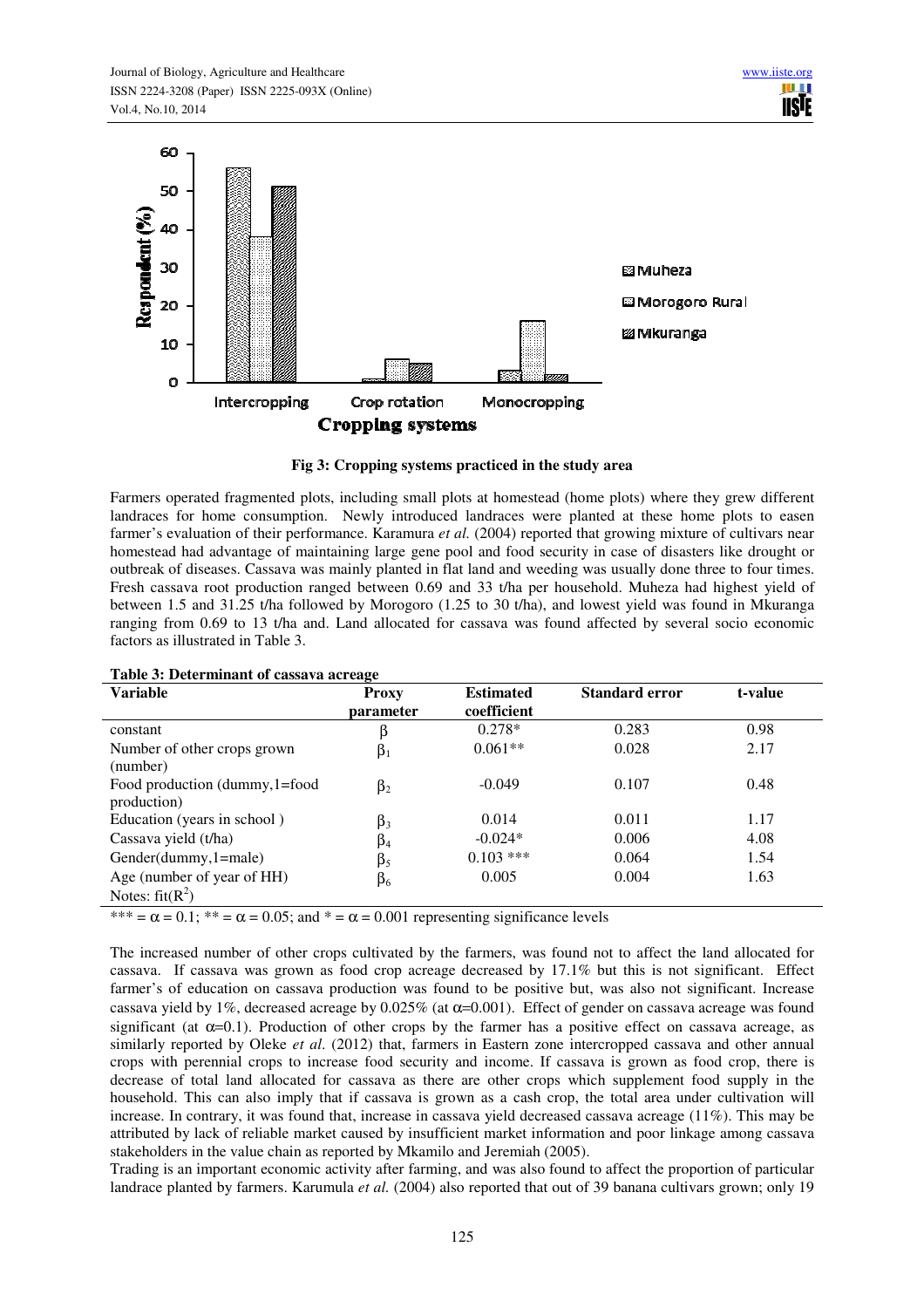had high correlation of use and marketable cultivars were not the one most preferred by farmers for home consumption.

#### **3.4 Conservation status of cassava landraces**

Farmer's inventory of cassava cultivars was taken, during which farmers were asked to identify cassava varieties that were planted in their fields in large proportion and were termed as 'not threatened'. Farmers were also asked to identify landraces which had been grown in the past 30 years and above, and were no longer cultivated and termed as 'extinct'. There were landraces which were also popular in past years but are presently not grown in big proportion due to limited availability of planting material. These were recorded as threatened. The conservation status of each known cassava landrace was established based on availability of landrace (not threatened, threatened and extinct) in the study area and is summarized in Table 4.

Conservation status of landraces grown by farmers over the past 40 years indicated that there is a loss of cassava genetic diversity. Decrease in production and susceptibility to diseases have led to extinction of some important landraces. Introduction of new variety was not found to be the main reason for complete abandoning of some varieties rather than decreasing the proportion of particular landrace planted by the farmer. In contrary to that, Khatib et al. (2008) reported 66.7% of farmers in Tongwe (Muheza district) had completely abandoned planting some other landraces because of the introduction of variety *Kiroba*. However, there are landraces which have been kept by farmers for years even though not planted in big proportion. These varieties include Mahiza, Sufi and Cosmas.

A study done by Bellon  $(1996)^b$  on maize farmers in Mexico, reported that farmers kept some landraces in small stand for conserving the seed for future use, even though it was not known exactly when this landraces will be useful.

| <b>Threatened</b><br>$(40\%)$<br><b>Extinct</b> |               |              |                |
|-------------------------------------------------|---------------|--------------|----------------|
| Not threatened $(36.4\%)$                       |               | $(n=55)$     | $(23.6\%)$     |
| Cosmas                                          | <b>Barawa</b> | Tenga tele   | Agrikacha      |
| Kibanda meno                                    | Binti athuman | Tulia uolewe | Cheusi         |
| Kikombe                                         | Bwana mrefu   |              | Hakungwa       |
| Kiroba                                          | Cheupe        |              | Heya           |
| Magereza                                        | Kasese        |              | Kabangi        |
| Mahiza                                          | Kasunga       |              | Kichooko       |
| <b>Mamosi</b>                                   | Kibaha        |              | Kitumbua       |
| Msenene                                         | Kibangili     |              | Kitunguu       |
| Mwarusha                                        | Kigoma        |              | Mbega nyeupe   |
| Nyamkagile                                      | Makaniki      |              | Mdidi          |
| Kilusungu                                       | <b>Mbande</b> |              | <b>Mndunga</b> |
| Kiguu cha ninga                                 | Mbega         |              | <b>Mwarabu</b> |
| Mwanamke nyonga                                 | Mwasunga      |              | Usimpe Juma    |
| Pushuu                                          | Mwekundu      |              |                |
| Nyamato                                         | Mwalim hamis  |              |                |
| Tandika                                         | Mzungu        |              |                |
| Moshi wa taa                                    | Pamba         |              |                |
| Mgeni                                           | Ponjoo        |              |                |
| Msufi                                           | Semakange     |              |                |
| Dihanga                                         | Sina wangu    |              |                |

#### **Table 4: Conservation status of each known landraces**

 Farmers also indicated the reasons for abandoning cassava landraces (Table 5). The response gives an insight into variety selection criteria by farmers and importance of cassava to the household.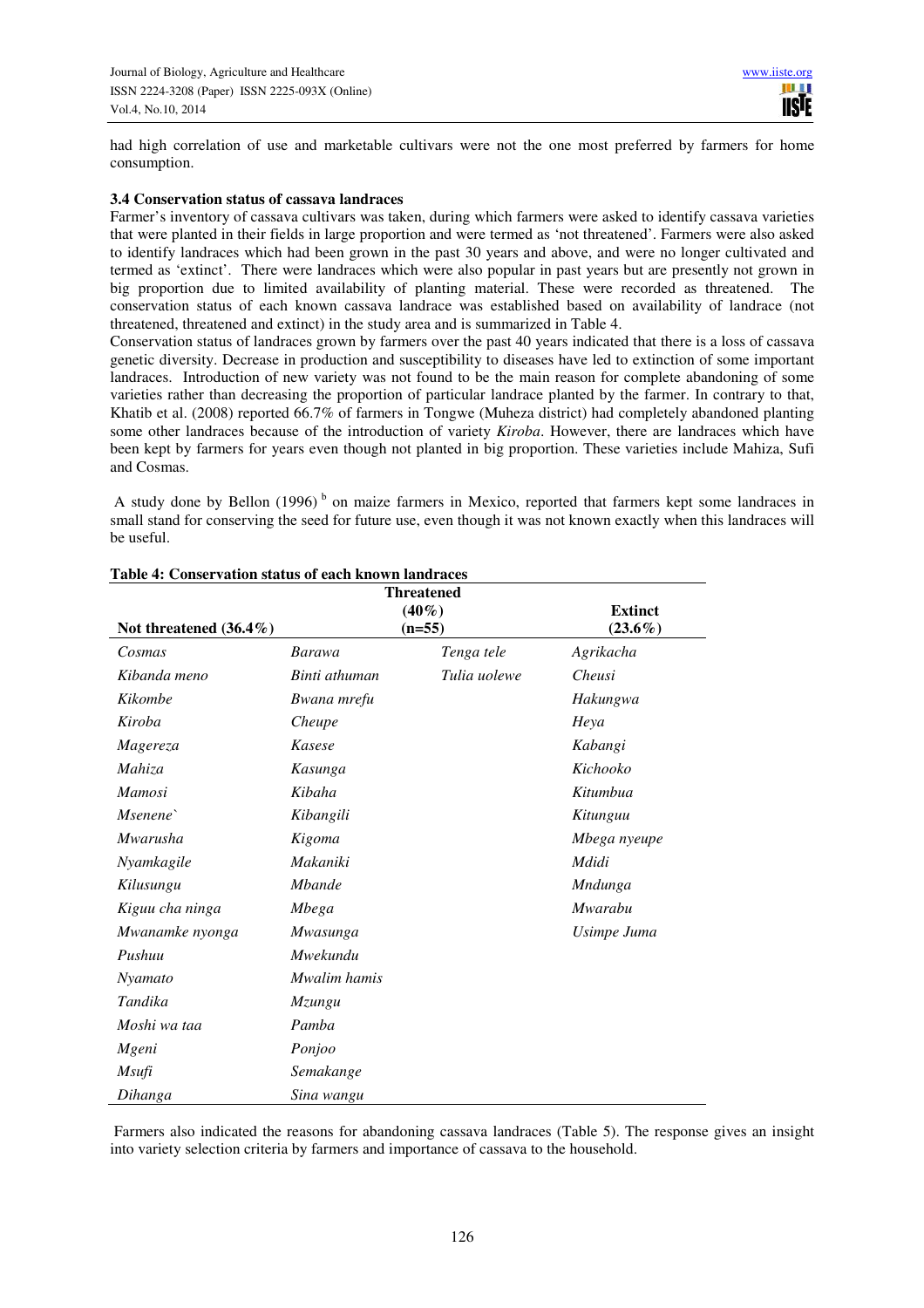#### **Table 5: Reasons for abandoning or loss of landraces**

| Reason                      | Percentage $(\% )$ |
|-----------------------------|--------------------|
| Susceptibility to disease   | 53.5               |
| Drought                     | 23.2               |
| Loss of good qualities      | 17.2               |
| Introduction of new variety | 6.1                |

Farmers were challenged with the storage of planting materials and conservation of good landraces for the next growing season, particularly during the long dry spell. For years, farmers have developed several ways of conserving planting material for the next planting season (Plate 1 and 2). These methods includes; planting a bundle of cassava stems under tree shade or along the edge of the farm where there is enough moisture. Ponds area is mostly preferred for conservation of planting material. Some farmers planted excess cassava plants which are harvested continuously until next planting season, where by the remaining plants are uprooted and prepared for planting. Famers with large cassava fields were found to be well knowledgeable with the conservation techniques and enough supply of planting materials during the season.



**Plate 1. Conservation technique where by bundles of cassava stems are planted along the edge of the farm**

**Plate 2. Conservation technique where by bundles of cassava stems are planted under the tree**

# **3.5 Utilization**

Primary purpose of cassava production in the study areas was for home consumption as staple food except in Morogoro region, where maize was found to be a staple crop. Cassava was mainly grown for commercial purpose and sweet varieties were commonly found. Farmers grow a mixture of both short duration (early bulking) varieties like *Kiroba, Msenene* and *Nyamkagile* and long duration (late bulking) varieties like *Bwana mrefu, Dihanga* and *Kalolo* for purpose of food security. Some varieties were found to be grown for marketing. These varieties may not be necessarily consumed at home. Farmers considered culinary attributes such as taste, aroma and mealness in selection of cultivars for home consumption. Cultivars like *Sufi* and *Pusuu* are preferred for home consumption because of their soft texture and good taste, while *Kibandameno* was preferred for its high dry matter content and good aroma. Most farmers' process fresh cassava root into dried chips known as *makopa*, before consumption and also during preparation for storage.

 Processing of cassava involved; peeling, drying (in heaps) for 3 to 4 days then slicing, drying and packing in bags for storage (Figure 4).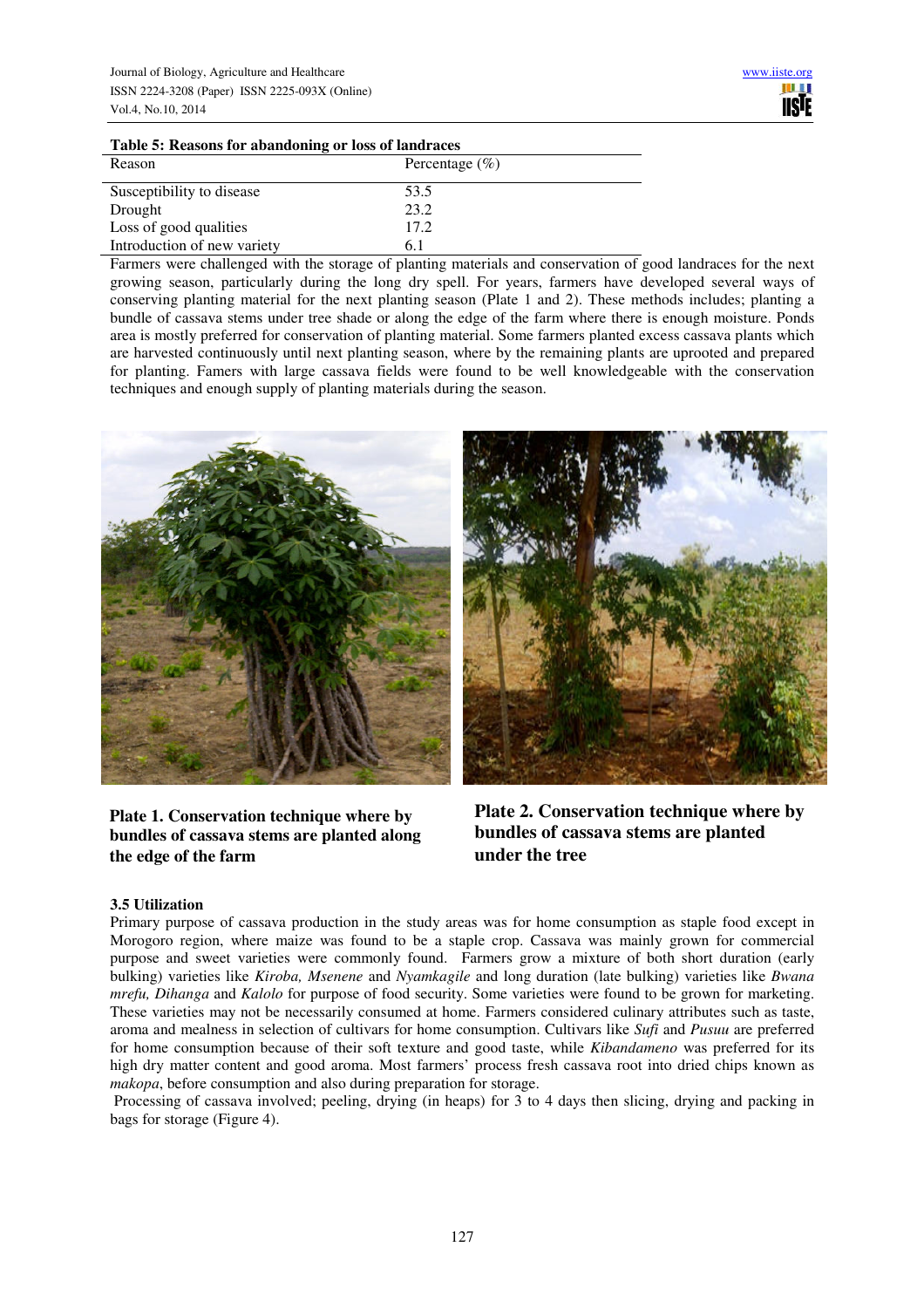Cassava roots ↓ Peeling Ψ Heap drying for 3-4 days ↓ Scrapping off moulds َ↓ Chipping ↓ Open Sun drying for one day  $\downarrow$ Storing or milling to flour for home consumption

# **Figure 4. Common postharvest processing of cassava in the study area**

Processing technology for cassava is well adapted and common product known as 'makopa' (dried cassava chips) is mainly produced and stored. Delay harvesting (piecemeal) was practiced as means of food preservation and conservation of planting material. However, this practice has limitations of root rot and lignification as reported in previous studies by Oluwole *et al.* (2007). Drying of fresh cassava in heaps is done to facilitate fermentation and decrease rate of dehydration so as to effectively remove cyanogen in dried chips (*makopa*). The process of fermentation combined with slow drying has been also reported by others to effectively remove cyanogen in dried cassava chips (Muzanila *et al*., 2000; Gidamis *et al.,* 1993).

Cassava was found second staple food and mainly consumed boiled or *futari* (boiled fresh cassava with coconut milk) and popular *bada* (cassava flour stiff porridge). Other method of cassava storage used by 34.6% of farmers was to leave cassava plants in the farm and harvest small portion for consumption (piecemeal). This method was mainly done for landraces that can store long in the soil and especially bitter varieties. These variety included *Kilusungu, Kalolo, Tandika*, *Dihanga* and *Bwana Mrefu*. Starch processing was found not common to the area except for Tongwe farmers (22.9%) in Muheza districts. Farmers at Tongwe were trained in starch processing by Sokoine University of Agriculture and IITA (International Research for Tropical Agriculture). However these farmers are faced with a problem of marketing due to poor quality of starch they produced thus low acceptability of their product by the processing industries like the textile industry.

# **5. Conclusion**

Farmer's knowledge influence seed flow, management practices and utilization options in the traditional farming system. Farmers strive to increase diversity of their crops to meet their daily needs by improving production and increasing their income. Seed flow was found to be an important practice for maintenance of diversity and occurred during incorporation of new landraces or replacing lost landraces. Most of the cassava cultivars were indigenous to the place but some have been introduced in recent years.

The study has established that cassava is an important staple crop and source of income. Farmer's management of genetic resources involves different cassava landraces they keep in their farms and management practices they are subjected to. Diversity of cassava cultivars is a result of farmer's decision to maintain, discard or incorporate in their farming systems. Farmer's knowledge guides on- farm conservation of diversity and their farmer's decisions to conserve depend upon their preferences and landrace performance. We found that farmers are interested in landraces with contrasting traits that fit their uses this also influenced their decision to allocate land for cassava. It is important to relate farmer's decision making to the pool of landraces that they maintain. Therefore, role of farmers' practices in the genetic conservation cannot be undermined and should be taken into consideration during establishment of research strategies.

# **ACKNOWLEDGEMENTS**

This work was funded by Tanzania's Commission of Science and Technology (COSTECH). The authors also wish to thank Mr. Komba, Mr. Nyarusi and Mariam Kilima for data collection.

# **REFFERENCES**

Alvarez, N., Garine, E., Celestine, K., Dounias, E., Hossaert-McKey, M., Mckey, D., 2005. Farmer's practices, metapopulation dynamics and conservation of agricultural biodiversity on-farm: a case study of sorghum among the Duupa in sub-sahelian Cameroun. Biological Conservation 121, 533-543. Bellon. M.R.<sup>b</sup> (1996). The dynamics of crop infraspecific diversity: A conceptual framework at